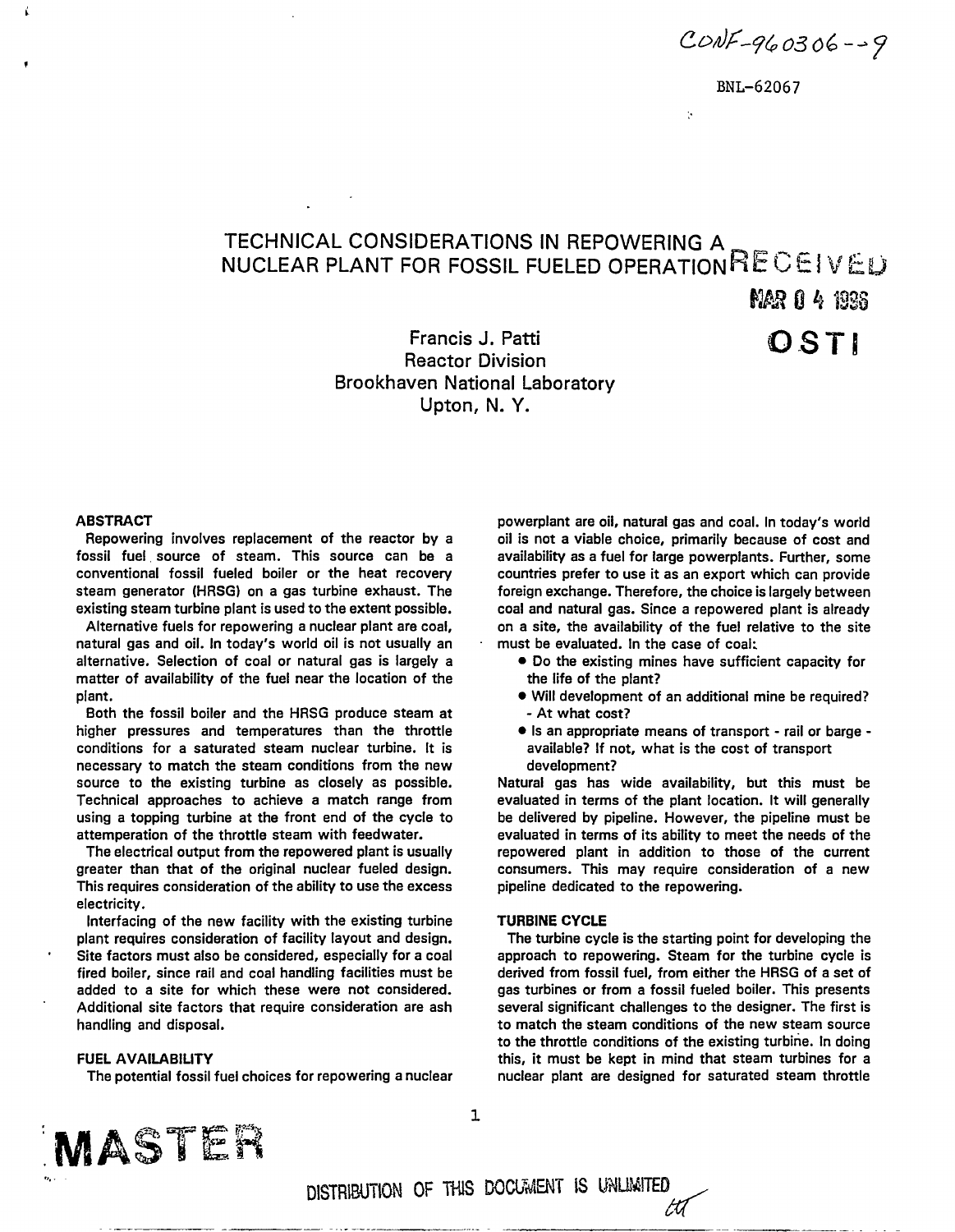conditions in the vicinity of 540 F and 950 psig. Fossil fueled steam sources for electrical power generation usually operate at significantly higher pressures and temperatures that are in the superheat region. This improves the heat rate (efficiency) of the power cycle, which is important for the more expensive fossil fuel. The second challenge, is to utilize as much of the existing turbine plant equipment as possible. While doing this, the designer must strive to obtain the best turbine cycle heat rate possible, consistent with the additional investment to repower.

The variations cover a wide range of possibilities. They can range from various simple approaches to complex ones which alter the nuclear plant feedwater cycle or replace the high pressure turbine of the nuclear plant with a new steam turbine that provides a better match between the higher pressure and temperature of the new steam source and the low pressure sections of the nuclear turbine. While intricate approaches improve the turbine cycle heat rate, they add to the capital cost of repowering. For the purpose of illustration of technical considerations, this paper is limited to less complicated approaches.

### Gas Turbine Combined Cycle (GTCC)

In this approach multiple gas turbines are used in combination with HRSGs that utilize waste heat from the gas turbines to generate steam. The steam drives the existing nuclear cycle steam turbine-generator. The gas turbines also drive electrical generators. Consequently if the full output of the original steam turbine is developed, the electrical output of the repowered plant will be greater than that of the original plant.

A range of variations on the basic approach are possible. Some possibilities are:

- Supplementary firing of the HRSGs. This reduces the number of gas turbines required to produce the steam flow to match the flow of the nuclear cycle turbine.
- Topping steam turbine. This turbine is located between the HRSGs and the existing nuclear cycle turbine. It provides better utilization of the energy in the steam from the HRSG.
- Low pressure auxiliary turbine. This turbine utilizes low pressure steam available from the HRSG. Alternatively, this turbine can be shut down during the winter and low pressure steam can be used for district heating.

Various gas turbine options are combined in a single schematic diagram in Figure 1. Four possible options, based on this schematic are identified by the alternatives tabulated in Table 1.

The cases considered in this table do not include use of low pressure steam for district heating or process purposes. If this were done, the output of the low pressure turbines would be reduced by an amount corresponding to the steam that is diverted. In the extreme case none of the steam would be used in the

topping turbine. The first two cases do not have a topping turbine. Hence, the gross power generated is somewhat lower than the cases with a topping turbine. In these cases, the heat rate is higher (poorer) than in the cases with a topping turbine. This is to be expected since a cycle with a topping turbine utilizes more of the energy in the steam. The cases with supplemental firing do not require as many gas turbines, because some of the steam for the nuclear cycle turbine is produced by the fuel fired in the HRSG. Thus, they have the lowest gross power output of the cases considered. On the other hand, the cases with supplemental firing have the poorest heat rate, because the fuel is fired in the steam generator and its energy does not contribute to the gas turbine cycle.

In order to match the steam flow of the nuclear cycle turbine, a large number of gas turbines are typically required, even with relatively large (222 MWe), gas turbines. For this reason, Table 1 shows that the electrical output of the repowered unit is from 2.9 to 4.6 times the output of the original nuclear unit. This requires that there be a demand for the increased output. Otherwise, fossil power conversion is not a viable option.

Gas turbines, such as those considered in this application are standard components in electrical generating systems. The modular features of these units, together with integration of auxiliaries and controls, simplifies installation and permits a relatively short construction schedule. If needed to meet power demand, the gas turbines can be brought on line prior to connecting the steam lines to the nuclear cycle turbine.

#### Fossil Fueled Boiler

Fossil fueled boilers could either be gas fired or coal fired. For gas firing the constraints on supply previously discussed are applicable. However, fossil fueled boilers are most frequently thought of in terms of coal firing. They will be considered in this context in this paper.

Design of a saturated steam fossil fueled boiler is not current conventional boiler practice for boilers of the size that can provide the required steam flow for a large nuclear turbine. From the standpoint of steam produced by the boiler, there are two viable options in terms of current boiler practice. The first is a subcritical boiler producing 1000 F steam at 2400 psi. The other alternate is a supercritical boiler producing steam at about 3500 psi. The latter alternative has a significantly better heat rate than the first and is considered further. In the size range under consideration, the steam can be produced by two boilers and possibly one. Steam leaving the supercritical boiler is at a significantly higher pressure and temperature than the conditions acceptable at the throttle of the nuclear turbine. Therefore, a high pressure topping turbine is located between the boiler and the nuclear cycle turbine. This turbine drives its own generator which provides electrical output in addition to that obtained from the nuclear turbine- generator.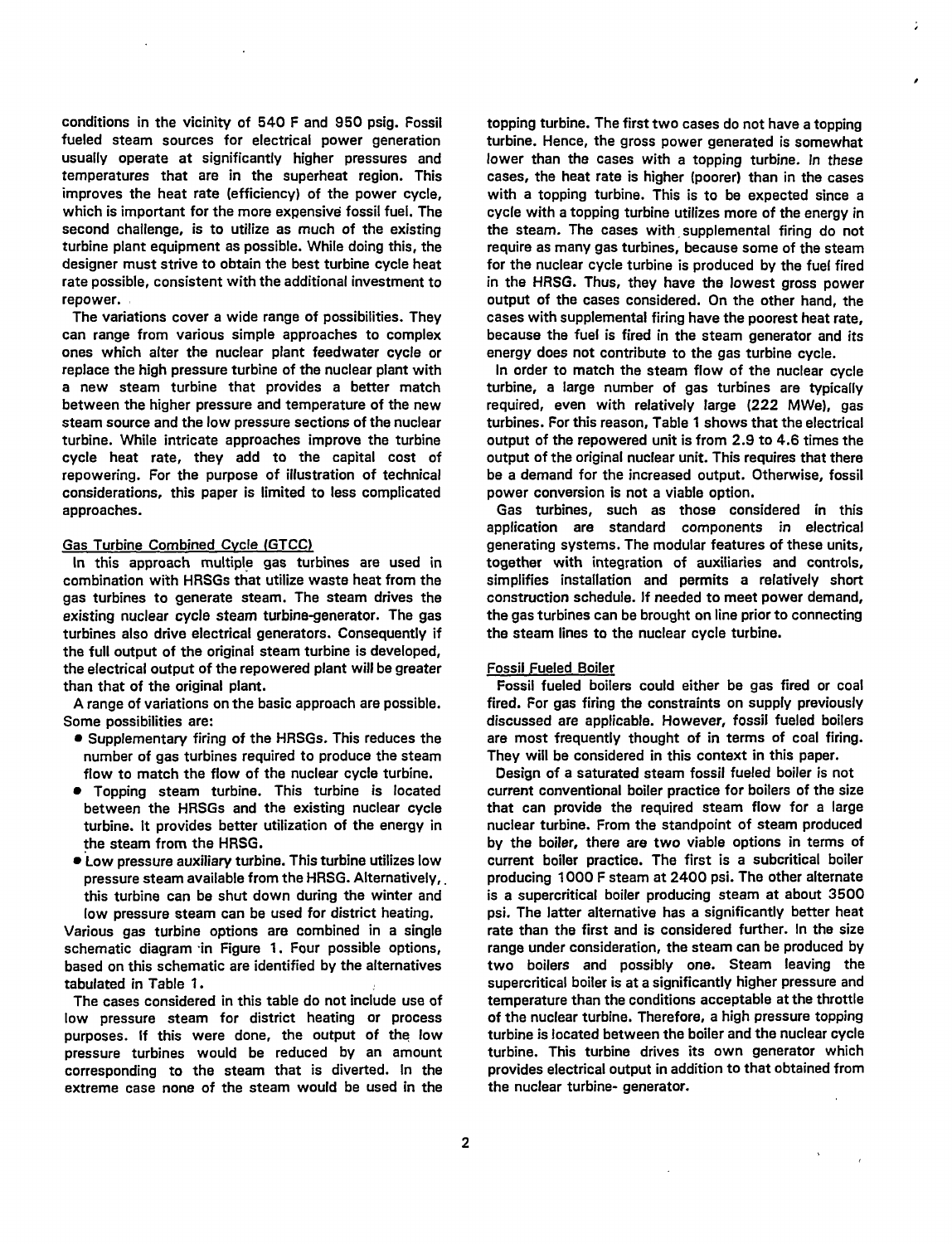

Figure 1 Flow diagram for gas turbine combined cycle

## Table 1

# GAS TURBINE COMBINED CYCLE MAXIMUM POWER OPERATION Low Pressure Steam is Used in Low Pressure Turbine

| Alternate      | Number<br>GT/HRSG <sup>1</sup> | <b>Nuclear</b><br>Turbine,<br><b>MW</b> | <b>GT Gross</b><br>Output,<br><b>MW</b> | Low<br>Pressure<br>Turbine,<br><b>MW</b> | Topping<br>Turbine,<br><b>MW</b> | <b>Gross</b><br>Power,<br><b>MW</b> | Gross Heat<br>Rate,<br>BTU/kWh |
|----------------|--------------------------------|-----------------------------------------|-----------------------------------------|------------------------------------------|----------------------------------|-------------------------------------|--------------------------------|
|                | 13                             | 1025                                    | 2886                                    | 230                                      | O                                | 4141                                | 7551                           |
| $\overline{2}$ | $8(SF)^2$                      | 1005                                    | 1776                                    | 140                                      | O                                | 2921                                | 8856                           |
| $\mathbf{3}$   | 14                             | 1010                                    | 3108                                    | 210                                      | 280                              | 4608                                | 7307                           |
| 4              | $9(SF)^2$                      | 1035                                    | 1998                                    | 125                                      | 280                              | 3438                                | 8464                           |

1 Gas turbines drive generators rated at 222 MWe

<sup>2</sup> SF = Supplemental firing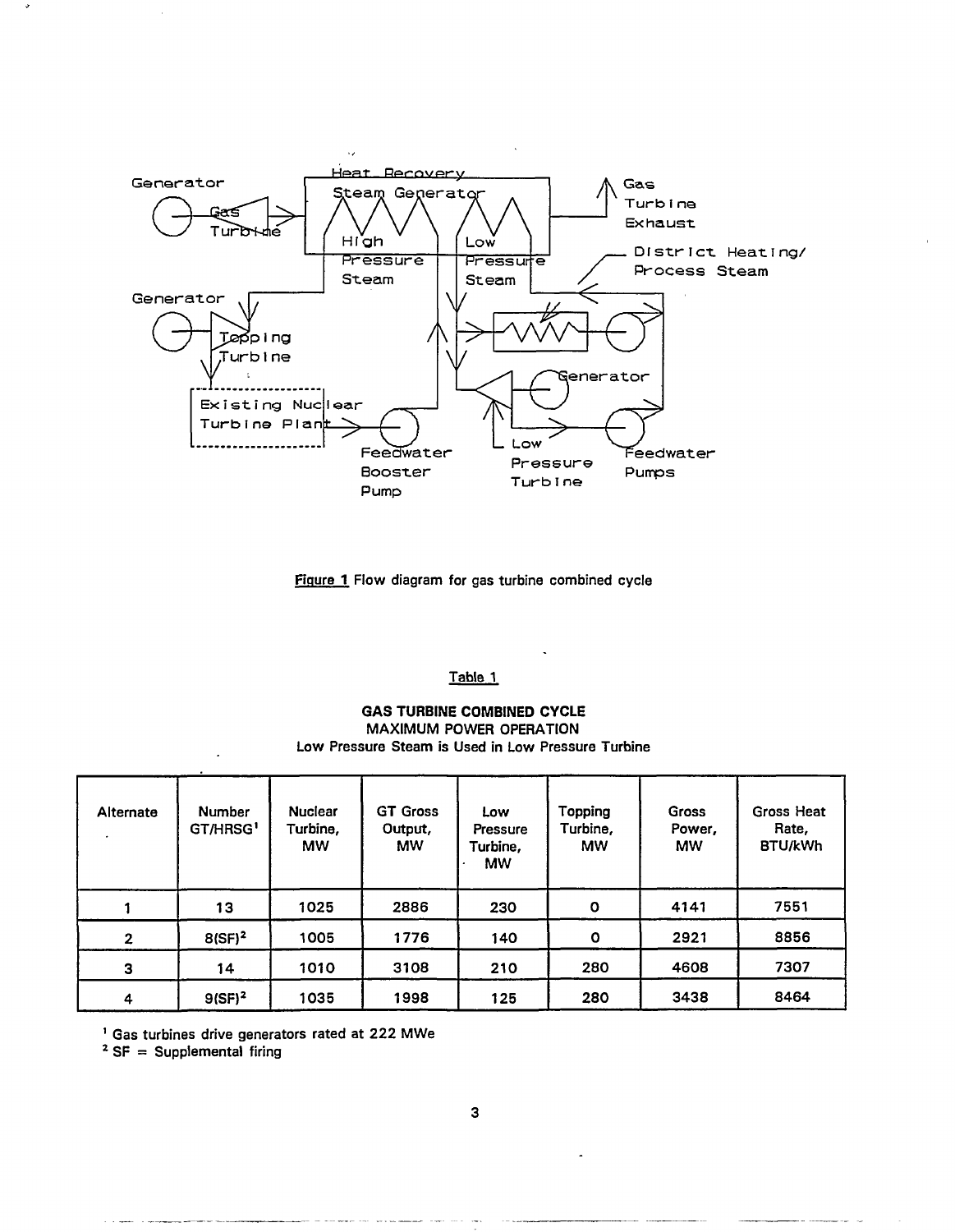As in the case of the gas turbines, there are numerous turbine cycle variations. Two of the simpler cases are shown in Figures 2 and 3 for illustrative purposes. These



Figure 2 Flow diagram for supercritical boiler with spray desuperheater

reflect the possibility that even after passing through the topping turbine, the steam conditions may still exceed those which are compatible with the nuclear cycle turbine. One approach to resolving this matter is to desuperheat the discharge from the topping turbine in a spray desuperheater with a portion of the feedwater being returned to the boiler as shown in Figure 2. An alternative is to utilize a regenerative desuperheater to bring the topping turbine exhaust to saturation conditions. With this approach, shown in Figure 3, the topping turbine exhaust steam is used to heat feedwater returning to the supercritical steam generator. In a sense, this approach alters the feedwater cycle without physically modifying the feedwater train in the turbine plant.



Figure 3 Flow diagram for supercritical boiler with regenerative desuperheater

Comparing these figures shows that the cycle of figure

3 generates about 57 MWe more than the cycle of figure 2, a significant amount. The net plant heat rate for the spray desuperheater case of figure 2 is 9890 Btu/kWh while that for the desuperheating feedwater heater of figure 3 is 9742 Btu/kWh. These heat rates correspond to overall plant efficiencies of 34.5 and 35.0%, respectively. While this difference may seem small, it corresponds to a difference in steam flow of 1.35 million pounds per hour. The lower steam flow rate corresponds to the more efficient cycle of figure 3. This difference in heat rate reflects a substantial fuel cost savings, when considering that several million tons of coal are required each year.

In both of these cases the total plant electrical output is about 150% of that of the nuclear unit operating as originally designed. This is substantially less than in the gas turbine option. But it still represents an increment of generation that must be addressed.

Because the steam generator of a nuclear plant operates at about 1000 psia and the supercritical boiler operates at about 3500 psia, the feedwater pressure must be raised by approximately 2500 psia if a supercritical boiler is used for repowering. This requires a feedwater booster pump in the turbine cycle. Pumps in this size range are generally turbine driven, with steam for the turbine being extracted from the main steam cycle.

Repowering with coal introduces a number of significant considerations beyond the turbine cycle. Among them are pollution control, coal handling and ash disposal.

#### **EXCESS ELECTRICAL OUTPUT**

As noted above, full utilization of the nuclear steam turbine results in significantly greater electrical output than would be produced if the unit were operating strictly in the nuclear mode. In the case of the GTCC, the total output of the facility can be approximately three times that of the nuclear unit alone. In the case of the fossil fired boiler, the total facility output is approximately one and one-half times that of the nuclear unit alone. For both cases, it is necessary to find a suitable market for the excess output. This is a more significant problem for the GTCC alternative. If the plant to be repowered is the first unit on a multiunit site, it may be possible to justify the output for even the GTCC alternate and delay or abandon building the additional units. For a country or an area in which electrical power is in short supply, the excess electrical output may be effectively utilized. In either case, it is necessary to expand the switchyard to put the extra generation out over the transmission system. Consideration may also have to be given to modifying the transmission system external to the plant to deliver the additional power.

If the power generated cannot be effectively utilized, another use must be found for the excess steam or the generation must be cut back. Excess steam may be used for process heating, if the power plant is close to an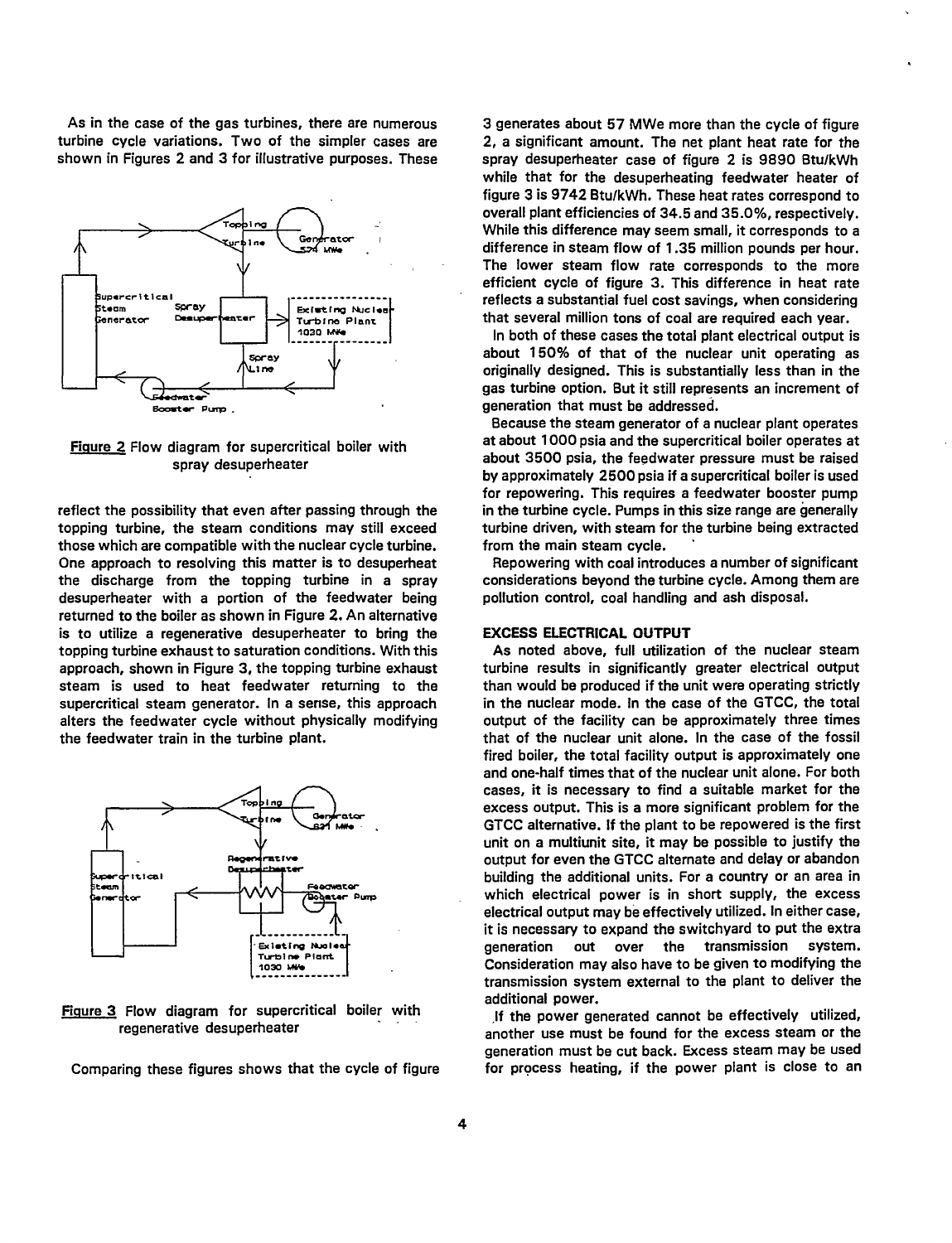industry, such as a chemical process plant, which can utilize the steam. Alternatively excess steam may be used for district heating if there is a need.

The final situation occurs if the excess electrical power or steam cannot be used. Then, it may be necessary to abandon consideration of gas turbine repowering. If coal is also available at this location, it is a possible alternate. Even the coal fired steam boiler cycle will produce excess electrical power. However, it is not as much and provides an easier opportunity to remedy the situation. As an example, replacing the high pressure turbine of the nuclear cycle turbine with a turbine that provides a better match between the boiler steam conditions and the nuclear cycle turbine could reduce the excess electrical output, while at the same time improving the heat rate. If none of these alternatives provides the means to match the electrical output to the system needs, then the steam flow to the nuclear cycle turbine must be reduced and the nuclear cycle turbine must be derated.

#### **SITE CONSIDERATIONS**

Repowering a nuclear unit to use fossil fuel is much more than simply examining turbine cycles and electrical output. Both the GTCC and the fossil fuel boiler alternatives have site impacts that must be considered.

#### Steam Source

Whether the steam source consists of several gas turbines or a fossil fueled boiler, they require space on site. Further, consideration must be given to routing of steam lines to the nuclear cycle turbine. This requires particular care, since existing facilities, including the reactor building, may impede optimum routing. Consideration must be given to the space requirements for any topping turbine that is used, since generally space will not be available in the same building as the nuclear cycle turbine. Finally, attention must be given to the design of buildings to enclose the gas turbines, topping turbines and boilers, unless climatic conditions permit an outdoor installation.

#### Pollution Control

For gas turbines pollution control does not require special consideration with respect to the site. The major pollutant is  $NO<sub>x</sub>$ . In modern gas turbines this is controlled by burner and combustion chamber design.

For coal fired plants, pollutants emitted from the stack that must be considered are particulates, SO<sub>2</sub> and NO<sub>x</sub>. All of these pollutants have space requirements associated with the site. The particulates require either electrostatic precipitators or baghouses to collect flyash. Once collected flyash must be disposed. Sometimes flyash, can be incorporated as an ingredient in concrete and the disposal problem is alleviated. Sulfur dioxide is removed from the flue gas by a chemical process called scrubbing. Scrubbers have significant space requirements between

the boiler and the stack. Lime storage is required on site for the scrubbing process. The scrubbing process produces a significant amount of waste calcium sulfate sludge. The sludge usually requires disposal. If space is not available on site, it must be transported off site. Depending on the flue gas desulfurization process, it may be used to make gypsum for wallboard. In addition to burner control urea or ammonia is used to control emissions of NO<sub>y</sub>. On-site space is required for reagent storage for this operation. Fortunately, the reaction products are water vapor and nitrogen which do not require disposal.

Although not a pollutant in the conventional sense, bottom ash is produce in coal fired plants. This is normally sluiced to an ash pond on site, where it remains or is transported off-site for disposal. Along with these, coal pile runoff must be collected, neutralized and treated to remove the coal dust.

#### Coal Handling

A large coal fired power plant burns several million tons of coal per year. This coal must be delivered, stored and handled on site prior to combustion.

Delivery can be by barge, ship or rail. A plant on a waterway that can handle barges or ships that have access to coal is well suited to water delivery of coal. Docking facilities are a necessity, but may already exist at such a site. It is then necessary to build facilities to unload the coal from the barge or ship and convey it to the coal pile.

Rail delivery requires another set of considerations. It is likely that a rail line was built into the site to deliver material for the nuclear plant construction. However, an appropriate rail line must also exist between the mine and the plant. If not, one must be built. In addition, a sufficient number of rail cars must be available to shuttle between the mine and the plant to meet the demand for coal. Additional on-site trackage is required to store rail cars not in use. Thaw sheds are required in case the coal arriving in the winter cannot be unloaded, because it is frozen. These hold one or more cars and consume several tens of megawatts when in use.

Car unloading facilities are required. These may be rotary car dumpers, which turn the rail car upside down for unloading. Alternatively, a trestle may be provided for bottom dump cars. The rotary car dumper handles standard coal cars, which have been modified by use of a rotary coupling, and can unload a car approximately every four minutes. Bottom dump cars can unload a car every thirty seconds. They are of special design and construction. The bottom gates of the car are remotely actuated and all open simultaneously. Because of the special features, they are more expensive than the cars handled by a rotary dumper.

In either case, the dumped coal falls onto a high speed